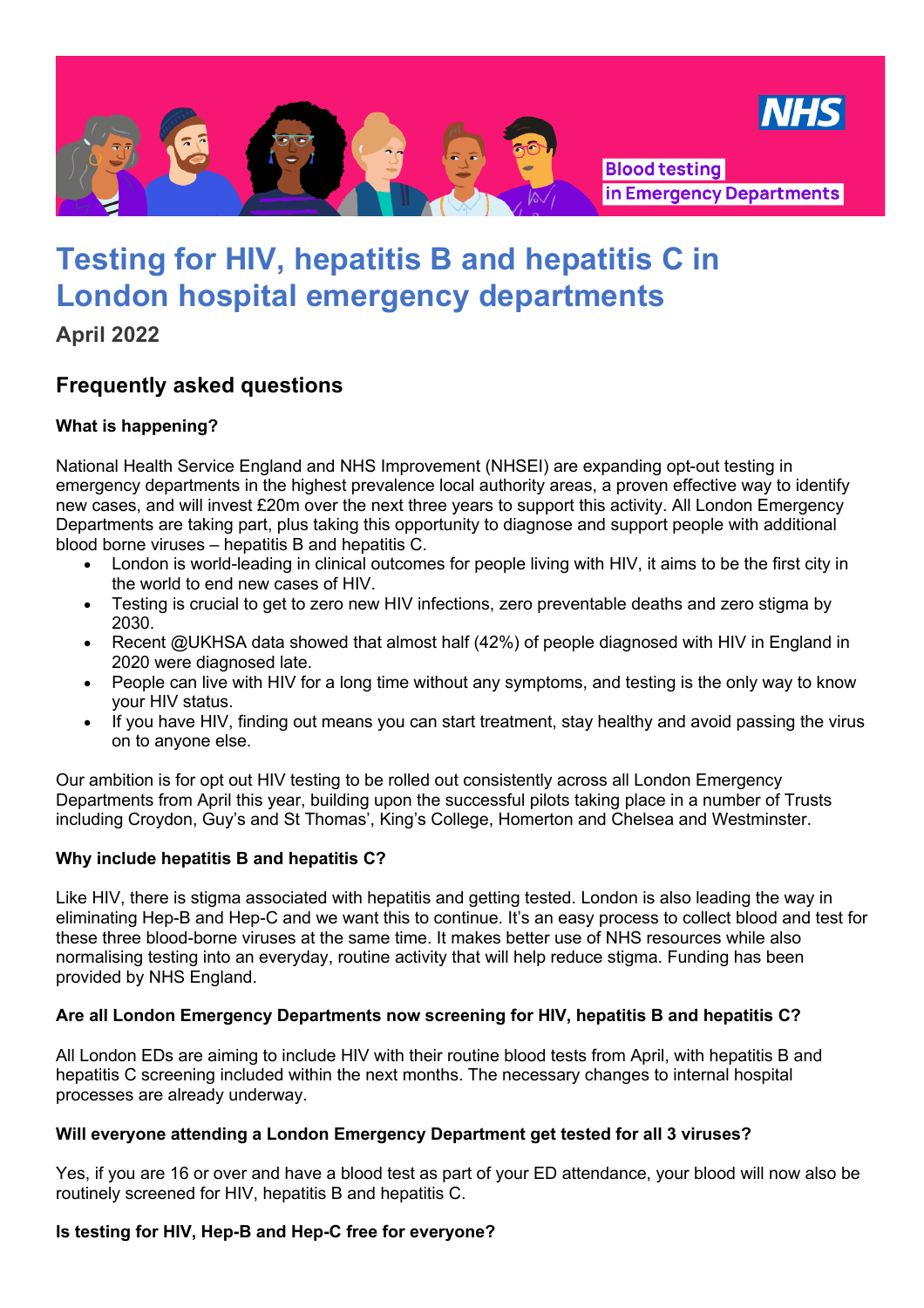Yes, testing is free for everyone who is having a blood test as part of their ED attendance. This is regardless of whether they live permanently in the UK. Testing and treatment of STIs, HIV and viral hepatitis is free to all, regardless of immigration status, under public health grounds for management of communicable diseases.

#### **Is treatment for HIV, Hep-B and Hep-C free for everyone?**

Yes, everyone accessing care in the UK will be able to receive treatment for free. Testing and treatment of STIs, HIV and viral hepatitis is free to all, regardless of immigration status, under public health grounds for management of communicable diseases. Up to 3 months prescribed treatment can be given to patients who are being removed from the country, so in terms of Hep-C a full course of treatment is always possible. For HIV and Hep-B NHS standard treatment and support will be provided whilst in the country, and while receiving treatment individuals would be supported with advice so that on leaving the UK they are can be responsible for continuing their own care.

#### **Treatment for HIV is long term, how do I reassure someone who is not a permanent UK resident that they will be supported with the right care?**

Treatment for HIV is free for everyone regardless of immigration status and those without access to public funds. Up to 3 months prescribed treatment can be given to patients who are being removed from the country. HIV requires ongoing intervention; NHS standard treatment and support will be provided whilst in the country and while receiving treatment individuals would be supported with advice so that on leaving the UK they are can be responsible for continuing their own care.

#### **Treatment for Hep-B is long term, how do I reassure someone who is not a permanent UK resident that they will be supported with the right care?**

Treatment for viral hepatitis is free for everyone regardless of immigration status and those without access to public funds. Up to 3 months prescribed treatment can be given to patients who are being removed from the country. Hep-B requires ongoing intervention; NHS standard treatment and support will be provided whilst in the country and while receiving treatment individuals would be supported with advice so that on leaving the UK they are can be responsible for continuing their own care.

#### **Where can I find more resources to help with the roll out of testing in London emergency departments**

Go to www.fasttrackcities.london/testinginae

#### **I am an Emergency Department patient… Why is my blood being tested for HIV, hepatitis B and hepatitis C?**

HIV, hepatitis B and hepatitis C are blood-borne viruses that are easily treated once diagnosed. It is best to diagnose them as early as possible before they begin to harm your health. Without the right care their effects can become life threatening. All patients aged 16 and over are tested as part of routine blood testing for the Emergency Department.

#### **What if I do not want to know whether I have these viruses?**

We are encouraging everyone who does not already know whether they have these viruses to have the test. Knowing and getting treatment can save your life. If you don't want to be tested, for example if you already know whether you have all 3 of these viruses, please let a member of staff know.

#### **What happens if my test is positive?**

Your results are confidential and we will only share your result with our NHS specialists so that you receive care. Our team will contact you to ask you to have another test to confirm the diagnosis and discuss your treatment. Therapies are safe and effective and allow your body to repair the damage to your immune system. People on effective medication live well.

#### **Will I get a result if the test is negative?**